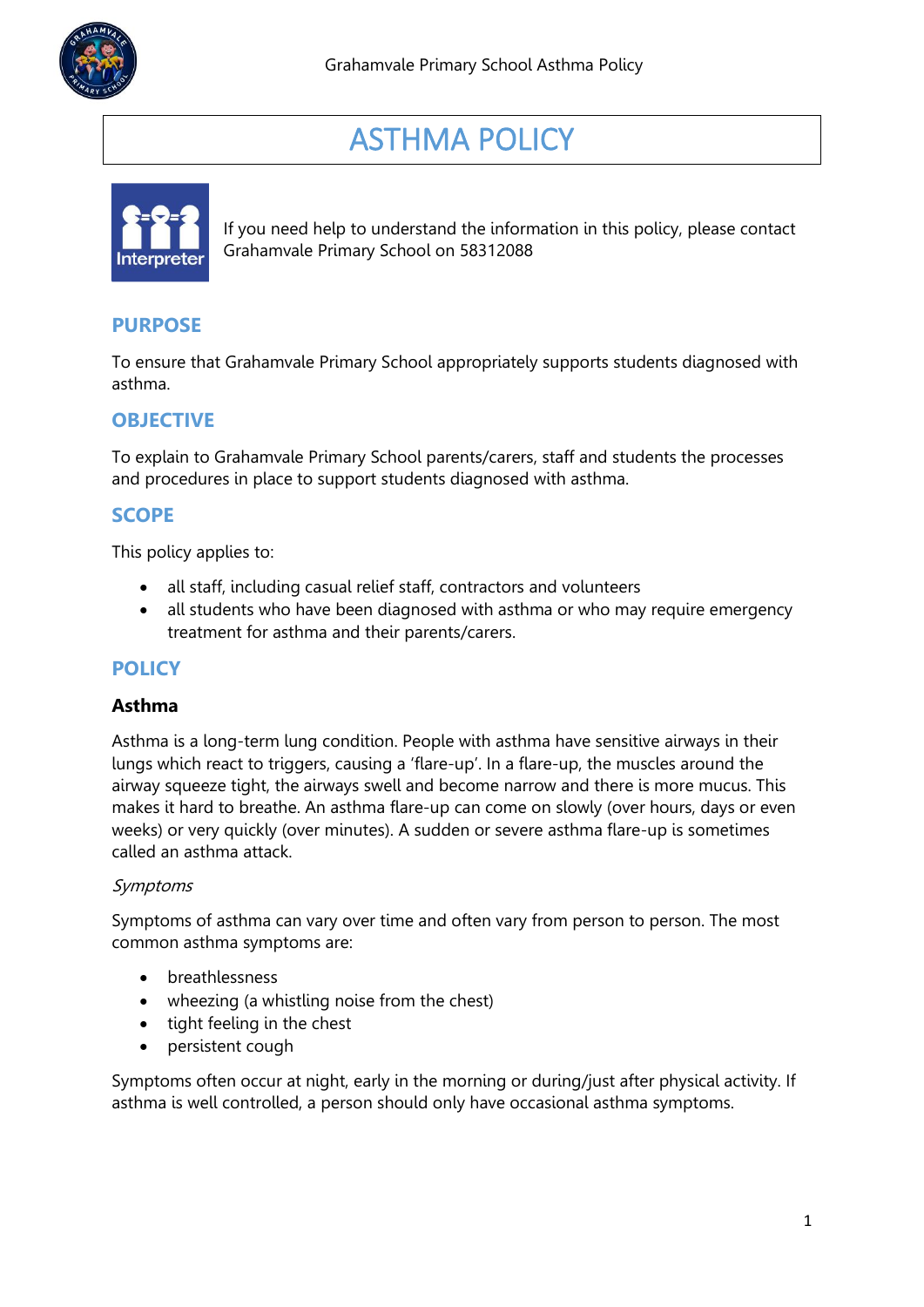

#### **Triggers**

A trigger is something that sets off or starts asthma symptoms. Everyone with asthma has different triggers. For most people with asthma, triggers are only a problem when asthma is not well controlled with medication. Common asthma triggers include:

- 
- smoke (cigarette smoke, wood smoke from open fires, burn-offs or bushfires)
- house dust mites **•** moulds
- 
- chemicals such as household cleaning products
- 
- laughter or emotions, such as stress
- exercise colds/flu
	- weather changes such as thunderstorms and cold, dry air
	-
- pollens animals such as cats and dogs
	- deodorants (including perfumes, after-shaves, hair spray and aerosol deodorant sprays)
- food chemicals/additives certain medications (including aspirin and anti-inflammatories)

## **Asthma management**

If a student diagnosed with asthma enrols at Grahamvale Primary School:

- 1. Parents/carers must provide the school with an Asthma Action Plan which has been completed by the student's medical practitioner. The plan must outline:
	- the prescribed medication taken by the student and when it is to be administered, for example as a pre-medication to exercise or on a regular basis
	- emergency contact details
	- the contact details of the student's medical practitioner
	- the student's known triggers
	- the emergency procedures to be taken in the event of an asthma flare-up or attack.
- 2. Parents/carers should also provide a photo of the student to be included as part of the student's Asthma Action Plan.
- 3. School staff may also work with parents/carers to develop a Student Health Support Plan which will include details on:
	- how the school will provide support for the student
	- identify specific strategies
	- allocate staff to assist the student

Student Health Support Plan will be developed in accordance with Grahamvale School's Healthcare Needs Policy.

- 4. If a student diagnosed with asthma is going to attend a school camp or excursion, Grahamvale Primary School parents/carers are required to provide any updated medical information.
- 5. If a student's asthma condition or treatment requirements change, parent/carers must notify the school and provide an updated Asthma Action Plan.
- 6. School staff will work with parents/carers to review Asthma Action Plans (and Student Health Support Plans)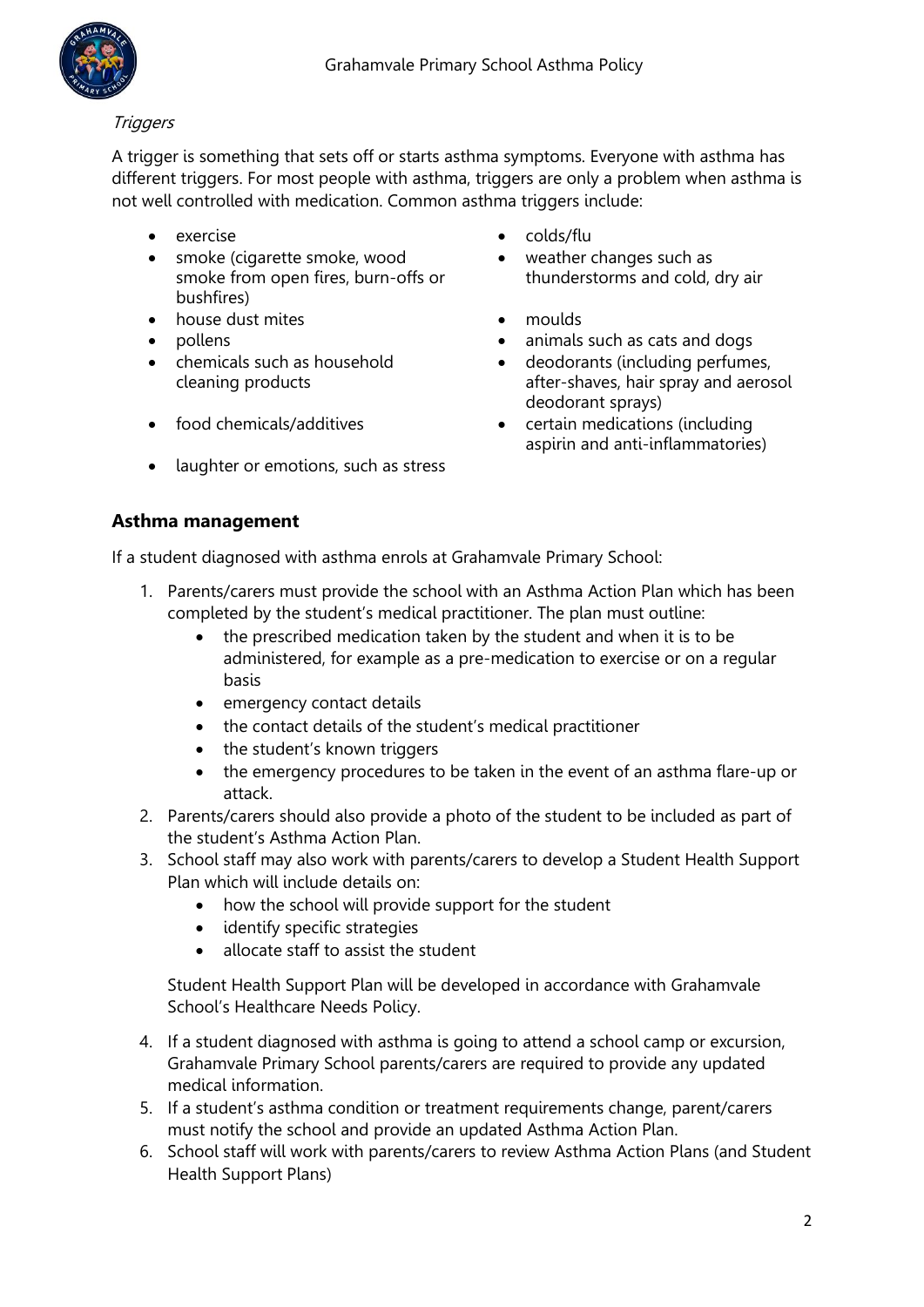

## **Student asthma kit**

All students diagnosed with asthma are required to have a student asthma kit at school which contains:

- their own prescribed reliever medication labelled with the student's name
- their own spacer

Student asthma kits will be stored in the first aid room

#### **Asthma emergency response plan**

If a student is:

- having an asthma attack
- difficulty breathing for an unknown cause, even if they are not known to have asthma

School staff will endeavour to follow the Asthma First Aid procedures outlined in the table below. School staff may contact Triple Zero "000" at any time.

| <b>Step</b> | <b>Action</b>                                                                                                                     |  |  |  |  |
|-------------|-----------------------------------------------------------------------------------------------------------------------------------|--|--|--|--|
| 1.          | Sit the person upright                                                                                                            |  |  |  |  |
|             | Be calm and reassuring                                                                                                            |  |  |  |  |
|             | Do not leave them alone                                                                                                           |  |  |  |  |
|             | Seek assistance from another staff member or reliable student to locate<br>$\bullet$                                              |  |  |  |  |
|             | the student's reliever, the Asthma Emergency Kit and the student's                                                                |  |  |  |  |
|             | Asthma Action Plan (if available).                                                                                                |  |  |  |  |
|             | If the student's action plan is not immediately available, use the Asthma<br>$\bullet$<br>First Aid as described in Steps 2 to 5. |  |  |  |  |
| 2.          | Give 4 separate puffs of blue or blue/grey reliever puffer:                                                                       |  |  |  |  |
|             | Shake the puffer<br>$\bullet$                                                                                                     |  |  |  |  |
|             | Use a spacer if you have one                                                                                                      |  |  |  |  |
|             | Put 1 puff into the spacer                                                                                                        |  |  |  |  |
|             | Take 4 breaths from the spacer                                                                                                    |  |  |  |  |
|             | Remember - Shake, 1 puff, 4 breaths                                                                                               |  |  |  |  |
| 3.          | Wait 4 minutes                                                                                                                    |  |  |  |  |
|             | If there is no improvement, give 4 more separate puffs of blue/grey<br>$\bullet$                                                  |  |  |  |  |
|             | reliever as above                                                                                                                 |  |  |  |  |
|             | (or give 1 more dose of Bricanyl or Symbiocort inhaler)                                                                           |  |  |  |  |
| 4.          | If there is still no improvement call Triple Zero "000" and ask for an ambulance.                                                 |  |  |  |  |
|             | Tell the operator the student is having an asthma attack                                                                          |  |  |  |  |
|             | Keep giving 4 separate puffs every 4 minutes until emergency assistance<br>arrives                                                |  |  |  |  |
|             | (or 1 dose of Bricanyl or Symbicort every 4 minutes – up to 3 doses of                                                            |  |  |  |  |
|             | Symbicort)                                                                                                                        |  |  |  |  |
| 5.          | If asthma is relieved after administering Asthma First Aid, stop the treatment                                                    |  |  |  |  |
|             | and observe the student. Notify the student's emergency contact person and                                                        |  |  |  |  |
|             | record the incident                                                                                                               |  |  |  |  |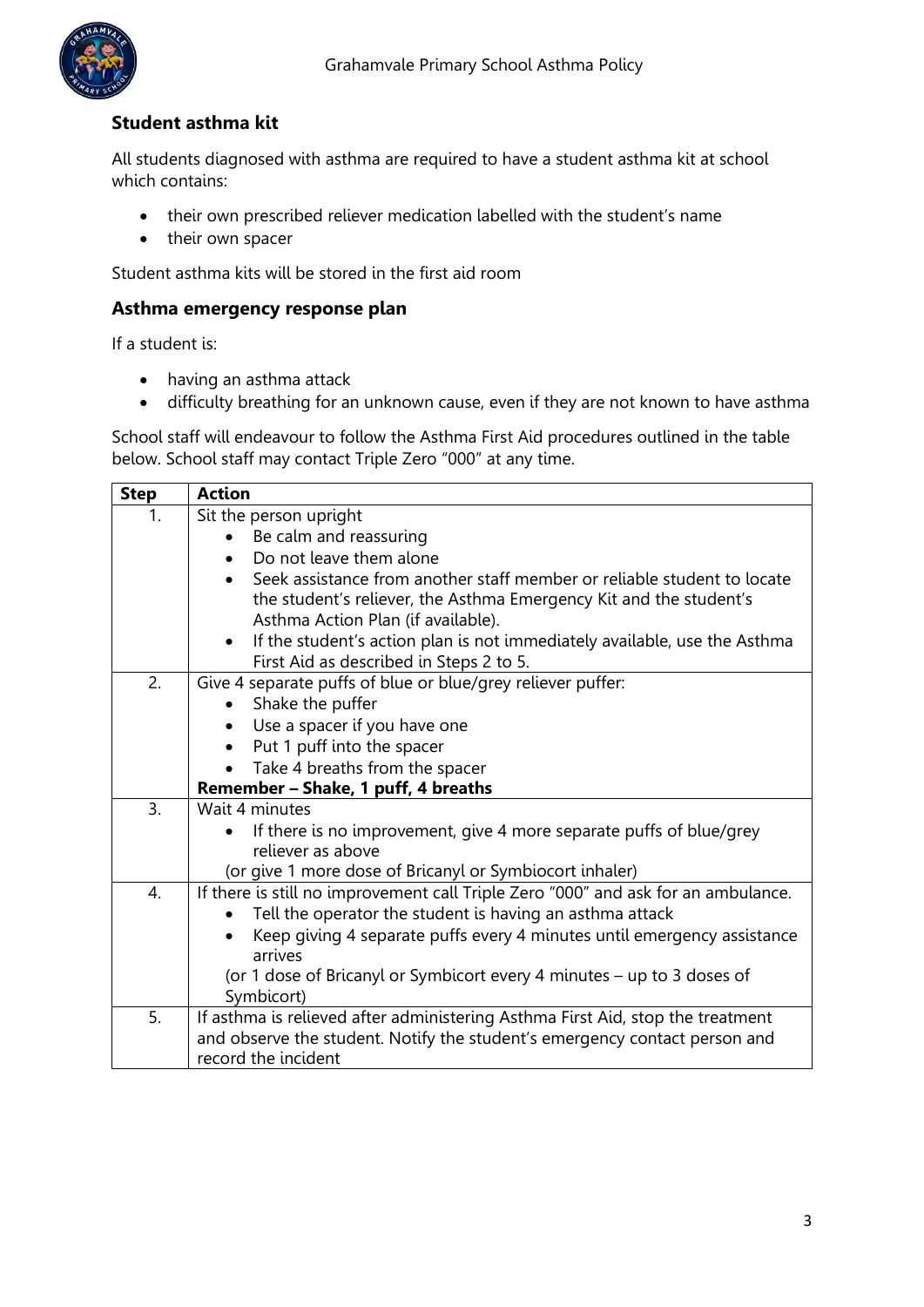

Staff will call Triple Zero "000" immediately if:

- the person is not breathing
- if the person's asthma suddenly becomes worse or is not improving
- if the person is having an asthma attack and a reliever is not available
- if they are not sure if it is asthma
- if the person is known to have anaphylaxis

## **Training for staff**

Grahamvale Primary School will arrange the following asthma management training for staff:

| <b>Staff</b>                            | <b>Completed by</b>                                                                                                                                                                                                                 | <b>Course</b>                                                                                                                                                              | <b>Provider</b>                                                  | Cost                                       | <b>Valid for</b> |
|-----------------------------------------|-------------------------------------------------------------------------------------------------------------------------------------------------------------------------------------------------------------------------------------|----------------------------------------------------------------------------------------------------------------------------------------------------------------------------|------------------------------------------------------------------|--------------------------------------------|------------------|
| <b>Group</b><br>Genera<br>l Staff       | School staff with a<br>direct teaching role<br>with students affected<br>by asthma or other<br>school staff directed by<br>the Principal after<br>conducting a risk<br>assessment.                                                  | Asthma first aid<br>management for<br>education staff<br>(non-accredited)<br>One-hour online<br>training.                                                                  | Asthma<br>Australia                                              | Free to all<br>schools                     | 3 years          |
| Group<br>2<br><b>Specifi</b><br>c Staff | Staff working with<br>high-risk children with<br>a history of severe<br>asthma, or with direct<br>student wellbeing<br>responsibility,<br>(including nurses,<br>PE/sport teachers, first<br>aid and school staff<br>attending camp) | Course in<br>Asthma<br>Awareness<br>10760NAT<br>OR<br>Course in the<br>management of<br>Asthma Risks<br>and<br>Emergencies in<br>the Workplace<br>22556VIC<br>(accredited) | Any RTO that<br>has this course<br>in their scope of<br>practice | Paid by<br>Grahamvale<br>Primary<br>School | 3 years          |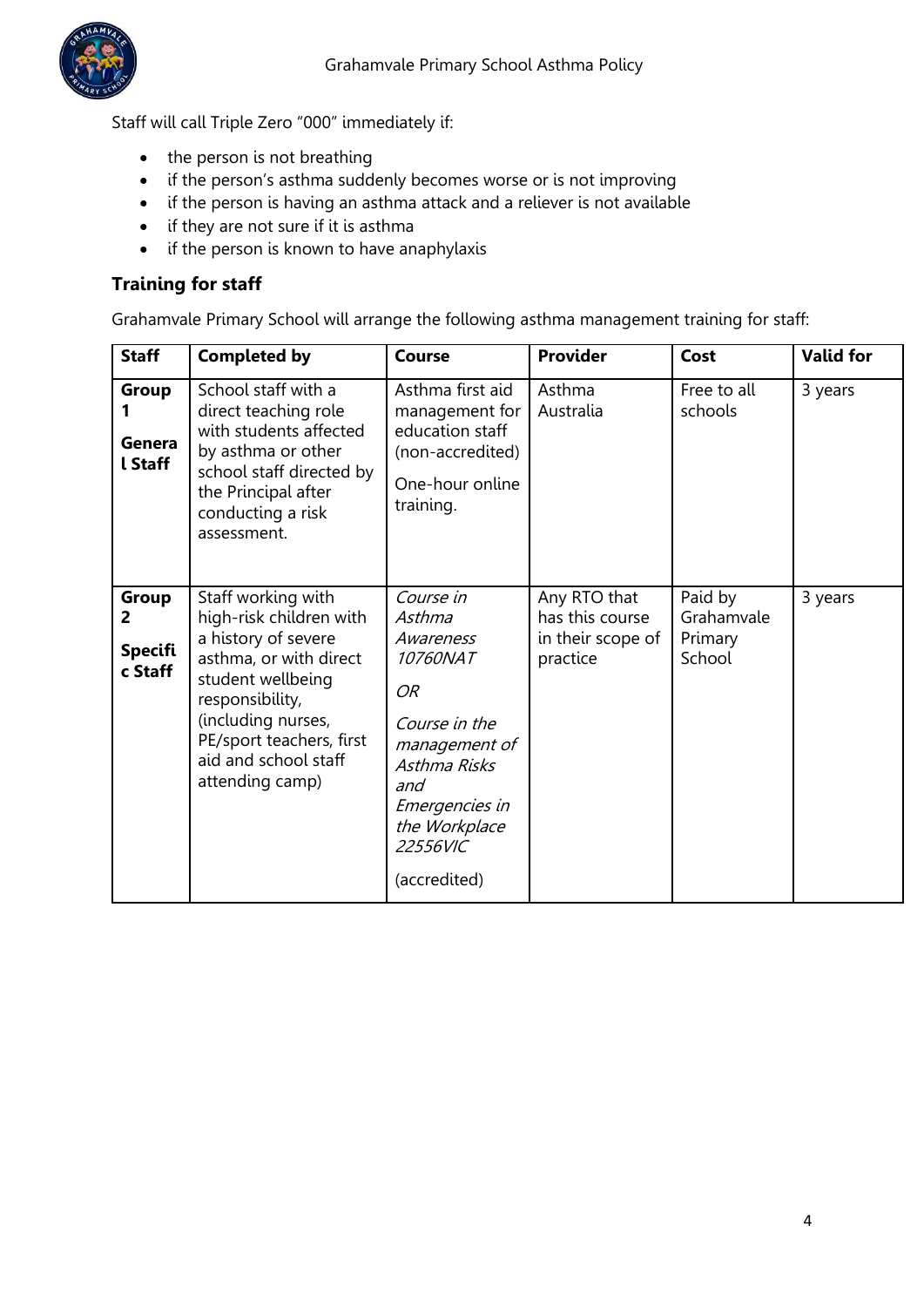

Grahamvale Primary School will also conduct an annual briefing for staff on the procedures outlined in this policy

- the causes, symptoms and treatment of asthma
- identities of the students diagnosed with asthma
- how to use a puffer and spacer
- the location of:
	- o the Asthma Emergency Kits
	- o asthma medication which has been provided by parents for student use.

Grahamvale Primary School will also provide this policy to casual relief staff and volunteers who will be working with students and may also provide a briefing if the Principal decides it is necessary depending on the nature of the work being performed.

## **Asthma Emergency Kit**

Grahamvale Primary School will provide and maintain at least two Asthma Emergency Kits. One kit will be kept on school premises in the first aid room and one will be a mobile kit for activities such as:

- yard duty
- camps and excursions.

The Asthma Emergency Kit will contain:

- at least 1 blue or blue/grey reliever medication such as Airomir, Admol or Ventolin
- at least 2 spacer devices (for single person use only) to assist with effective inhalation of the blue or blue/grey reliever medication. Grahamvale Primary School will ensure spare spacers are available as replacements). Spacers will be stored in a dust proof container.
- clear written instructions on Asthma First Aid, including:
	- o how to use the medication and spacer devices
	- o steps to be taken in an emergency when treating an asthma attack

A record sheet/log for recording the details of an asthma first aid incident, such as the number of puffs administered.

The School Nurse will monitor and maintain the Asthma Emergency Kits. They will:

- ensure all contents are maintained and replaced where necessary
- regularly check the expiry date on the canisters of the blue or blue/grey reliever puffers and place them if they have expired or a low on doses
- replace spacers in the Kits after each use (spacers are a single person use only)
- dispose of any previously used spaces.

The blue or blue/grey reliever medication in the Asthma Emergency Kits may be used by more than one student as long as they are used with a spacer. If the devices come into contact with someone's mouth, they will not be used again and will be replaced.

After each use of a blue or blue/grey reliever (with a spacer):

- remove the metal canister from the puffer (do not wash the canister)
- wash the plastic casing